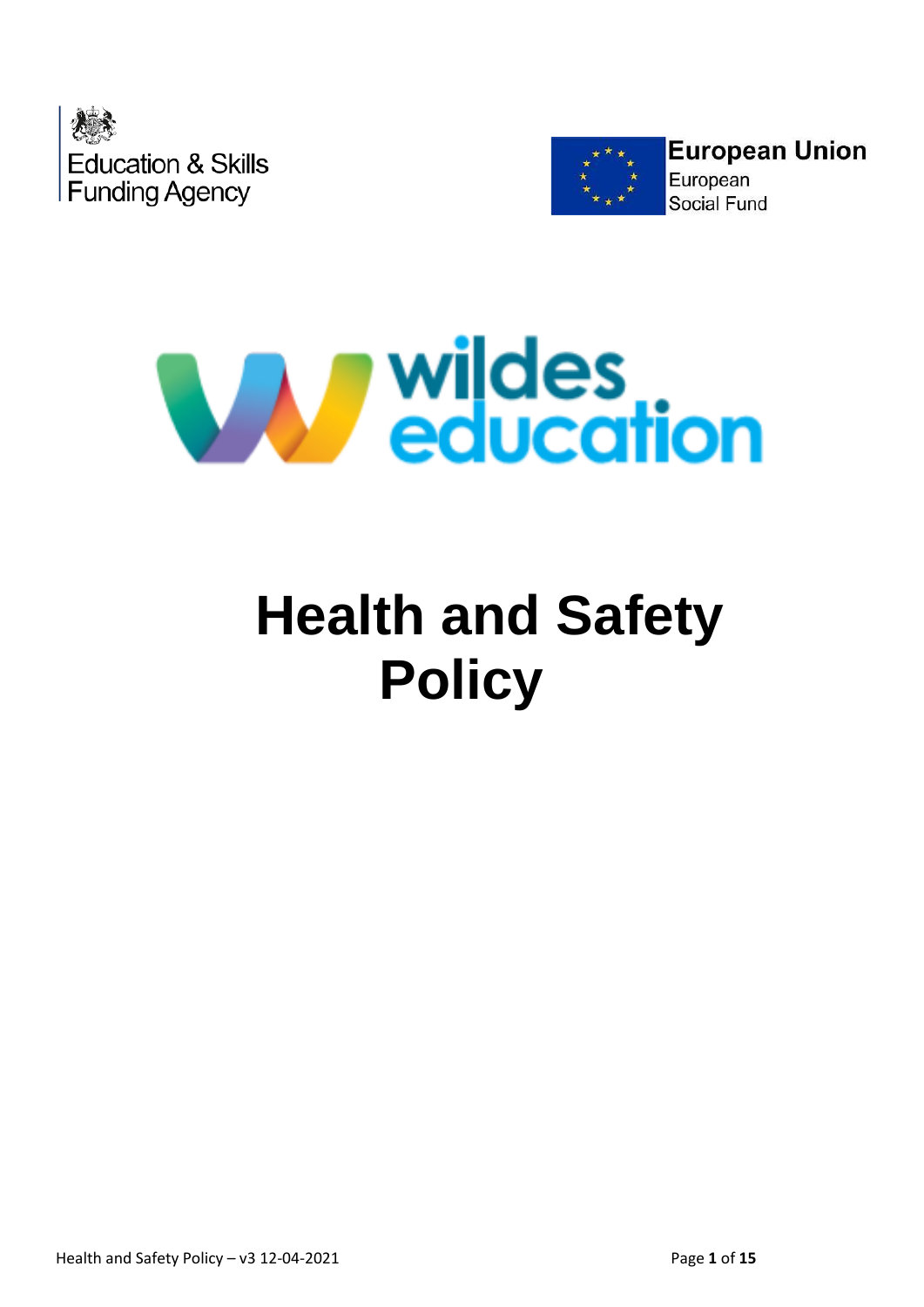| <b>Contents</b>                        | Page           |
|----------------------------------------|----------------|
| Introduction                           | 3              |
| <b>Health and Safety Statement</b>     | $\overline{4}$ |
| Responsibilities                       | $5 - 7$        |
| <b>Risk Assessment</b>                 | $\overline{7}$ |
| Training                               | $\overline{7}$ |
| <b>Accident and Incident Reporting</b> | 8              |
| Good Housekeeping                      | 8              |
| <b>Fault Reporting</b>                 | 8              |
| Personal Protective Equipment (PPE)    | 8              |
| <b>First Aid</b>                       | 9              |
| <b>Emergency Procedures</b>            | $9\,$          |
| <b>Substances Hazard to Health</b>     | 9              |
| <b>Electrical Equipment</b>            | 9              |
| <b>Manual Handling</b>                 | 9              |
| <b>Lifting Equipment</b>               | 10             |
| Security                               | 10             |
| Drugs and Alcohol                      | 10             |
| <b>Stress</b>                          | $10 - 11$      |
| Use of Mobile Telephones               | 11             |
| <b>Health Surveillance</b>             | 11             |
| <b>Work Safe Procedure</b>             | 12             |
| <b>Driving for Business Purposes</b>   | 12             |
| Working at Height (General)            | 13             |
| Display Screen Equipment (DSE)         | 13             |
| <b>Barriers</b>                        | 13             |
| Noise and Vibration                    | 13             |
| New and Expectant Mothers              | 14             |
| Complaints                             | 14             |
| <b>Discipline</b>                      | 14             |
| <b>Policy Review</b>                   | 14             |
| <b>Document Control</b>                | 15             |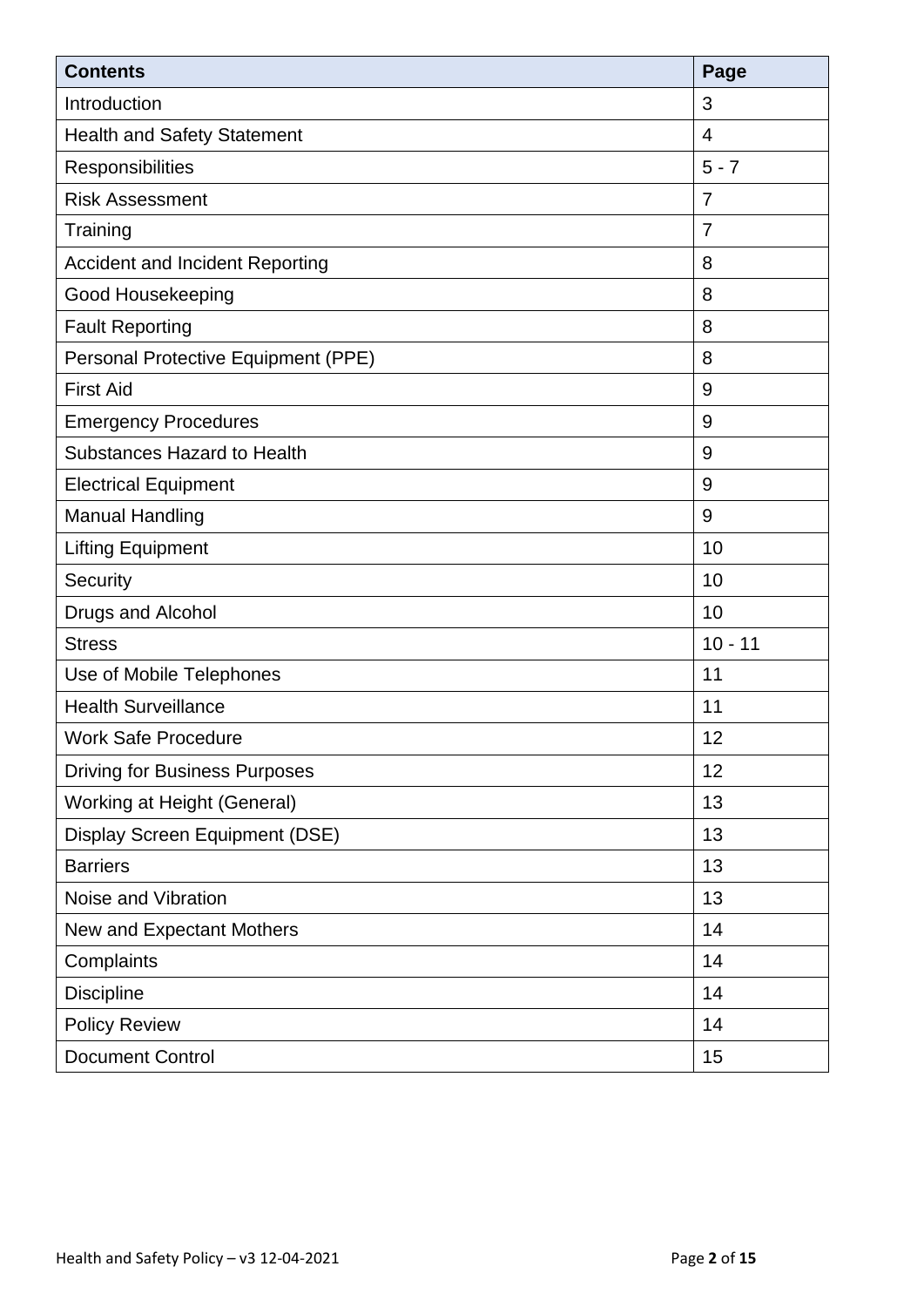## **Health & Safety Policy**

#### **Introduction**

Wildes Education are aware of our duties and responsibilities in accordance with the Health and Safety at Work etc Act 1974 and other specific health and safety legislation.

The general objectives within the scope of the legislation are:

- To secure the health, safety, and welfare of employees at work.
- To protect the people other than employees at work against risks to their health and safety arising from our actions / work activities.
- To identify hazards in the workplace, carry out risk assessments and introduce control measures in order to alleviate or reduce the risk to an acceptable level.
- To control the production, storage and use of substances hazardous to health and protect others coming into contact with such products.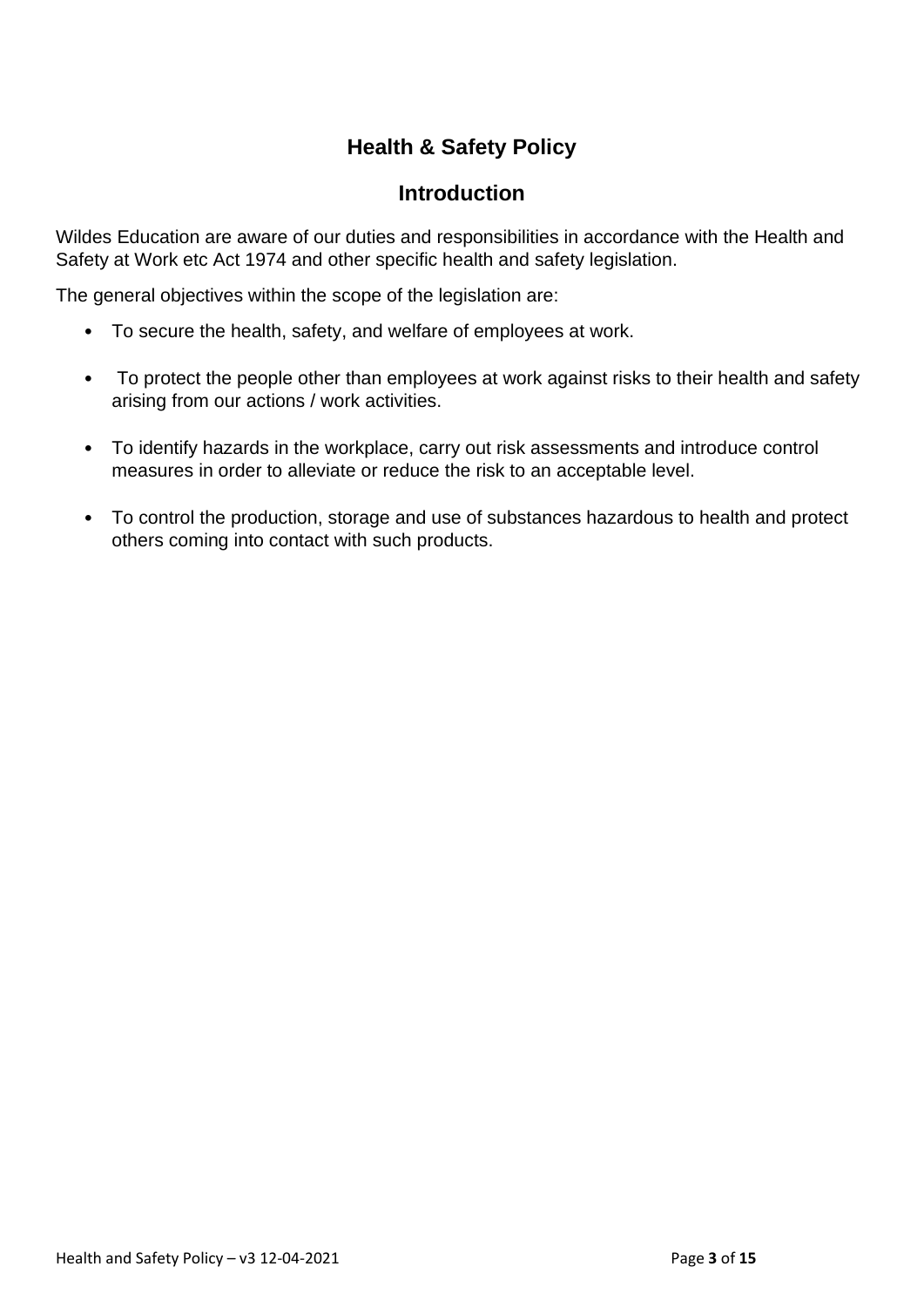## **Health & Safety Policy Statement**

Wildes Education is firmly committed to ensuring the health, safety and welfare of the employees and others as a core business requirement alongside quality, productivity, and customer satisfaction. We recognise people as the Company's most valued asset and, in aiming for an injury free work environment; they should not be placed at unreasonable risk at any time.

Through a pro-active and efficient management system we aim to promote, maintain, and continually improve health and safety, whilst upholding legal requirements as a minimum.

The Directors are the persons having overall responsibility for health and safety and its organisation and arrangements within the Company. A unified approach is required throughout all levels of the Company to ensure the safety of all personnel and those affected by our work operations.

Responsibility for the implementation of this policy lies with management and supervisory staff, while all employees are responsible for ensuring they co-operate and comply with this policy and all related safety standards and practices.

Wildes Education will make all necessary resources available to ensure a successful health and safety management system. Senior management will provide necessary guidance and documentation through:

- Accepted safety standards and procedures
- Adequate instruction, information, and training, and
- Implementation and strict enforcement of the Company Policy

The management formally review this Policy and its associated procedures annually. This review will consider consultation with the workforce and any changes to work operations, industry best practice and relevant statutory requirements.

This Policy, and all subsequent revisions, will be made available to each employee or interested party, as required.

Sharon Lawrence Director of Education

Date: 12<sup>th</sup> April 2021 Next Review: April 2022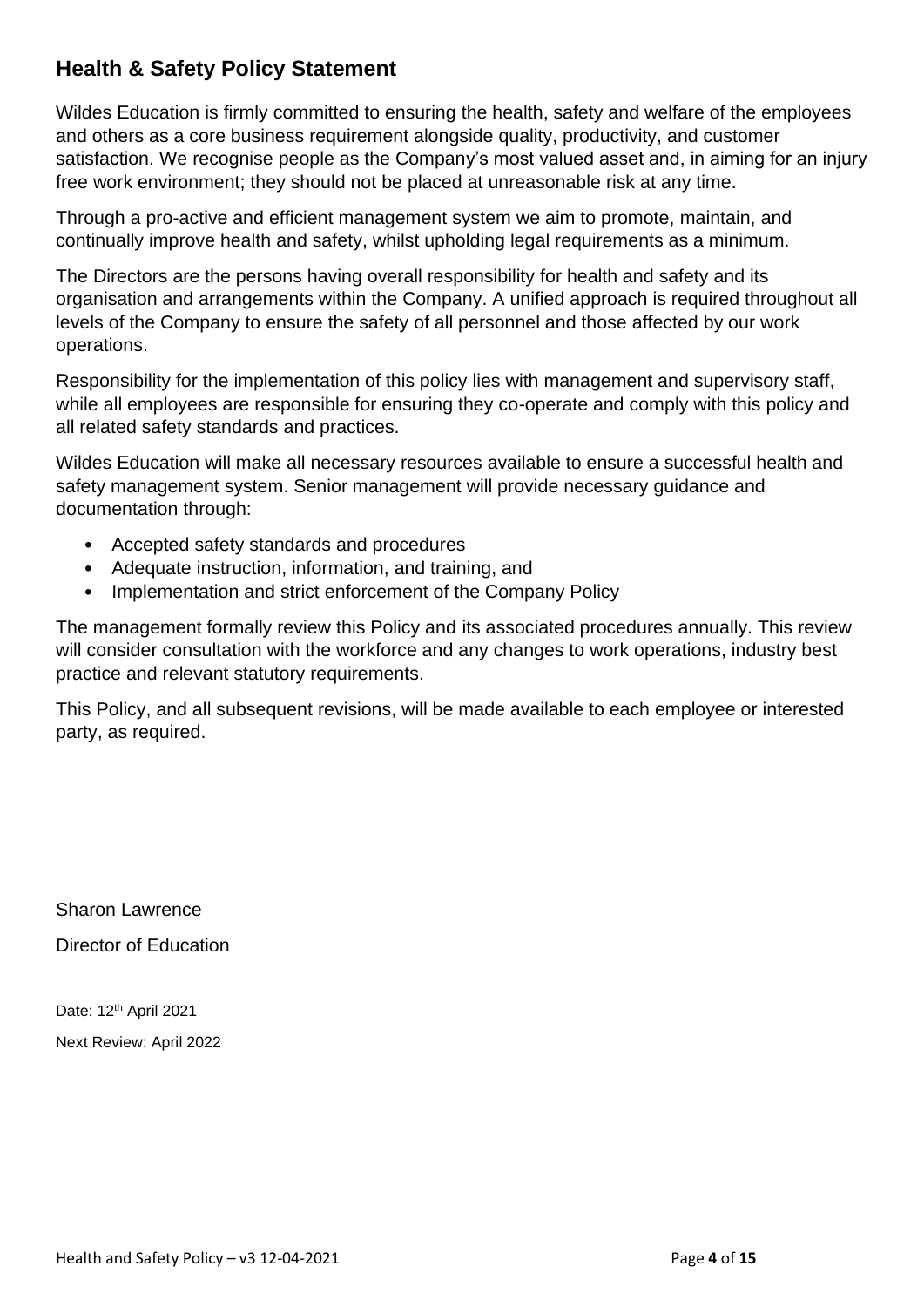## **Health and Safety Responsibilities**

Health and Safety responsibilities have been clearly defined as follows and are no less important than the responsibilities they may have in performing any other function. Failure to follow instructions in respect of Health and Safety, PPE and Emergency Procedures may be considered gross misconduct.

#### **Directors**

- Provide the organisation, finances, and resources necessary for the implementation of the Company Health and Safety Policy.
- Person having ultimate responsibility for health and safety.
- Ensuring that equal importance is applied to health and safety as to other business functions.
- Ensure that staff at all levels receive appropriate training in relation to their employment.
- Monitor performance and take appropriate action whenever safety performance is below the highest industry standards.

#### **Managers**

- Ensure that Safety is planned.
- Plan safety into work & training activities, this will ensure that all employees have adequate time, resources, information, skills, and training to carry out the operations safely.
- Discuss health and safety, performance with all personnel on a regular basis.
- Monitor the overall health, safety and environmental performance and ensure that action is taken whenever standards are not being met.
- Ensure that ALL new employees, including sub-contract employees are instructed in the Company requirements when being inducted.
- Ensure that all employees have the required skills competence and where required certification to carry out the role for which they are being employed.
- Ensure that personnel with adequate skills and training are in each position to conduct all work in an organised, planned, safe and environmentally sound manner.
- Ensure that all employees are aware of their health and safety responsibilities and allow sufficient time and resources for them to fulfil these responsibilities.

#### **Employees (All Personnel / Office and Home-based employees)**

- Understand the Policy for Health, Safety and Environmental matters.
- Actively promote at all levels the Company's commitment to effective Health, Safety management.
- Make suggestions to improve the Company's health, safety, and environmental management.
- Ensure the place of work is actively maintained in a safe manner and accept ownership of the safety procedures laid down for their benefit.
- Work in a safe manner always and set a personal example by wearing appropriate Personal Protective Equipment within working areas.
- Assist in achieving high standards of Health, Safety & Environmental performance.
- Keep your own work area tidy and safe, and actively encourage safe working by others.
- Bring to the attention of their manager, any faults, defects or potential unsafe areas, systems of work, or equipment.
- Organise and plan visits so that training/assessments are carried out to Company Standards with minimum risk to employees, learners' other contractors and members of the public, equipment, materials, and the environment.
- Plan safety into all training/assessment operations.
- Actively participate in the effective management of Health, Safety and Environmental issues reporting all incidents, accidents and near misses.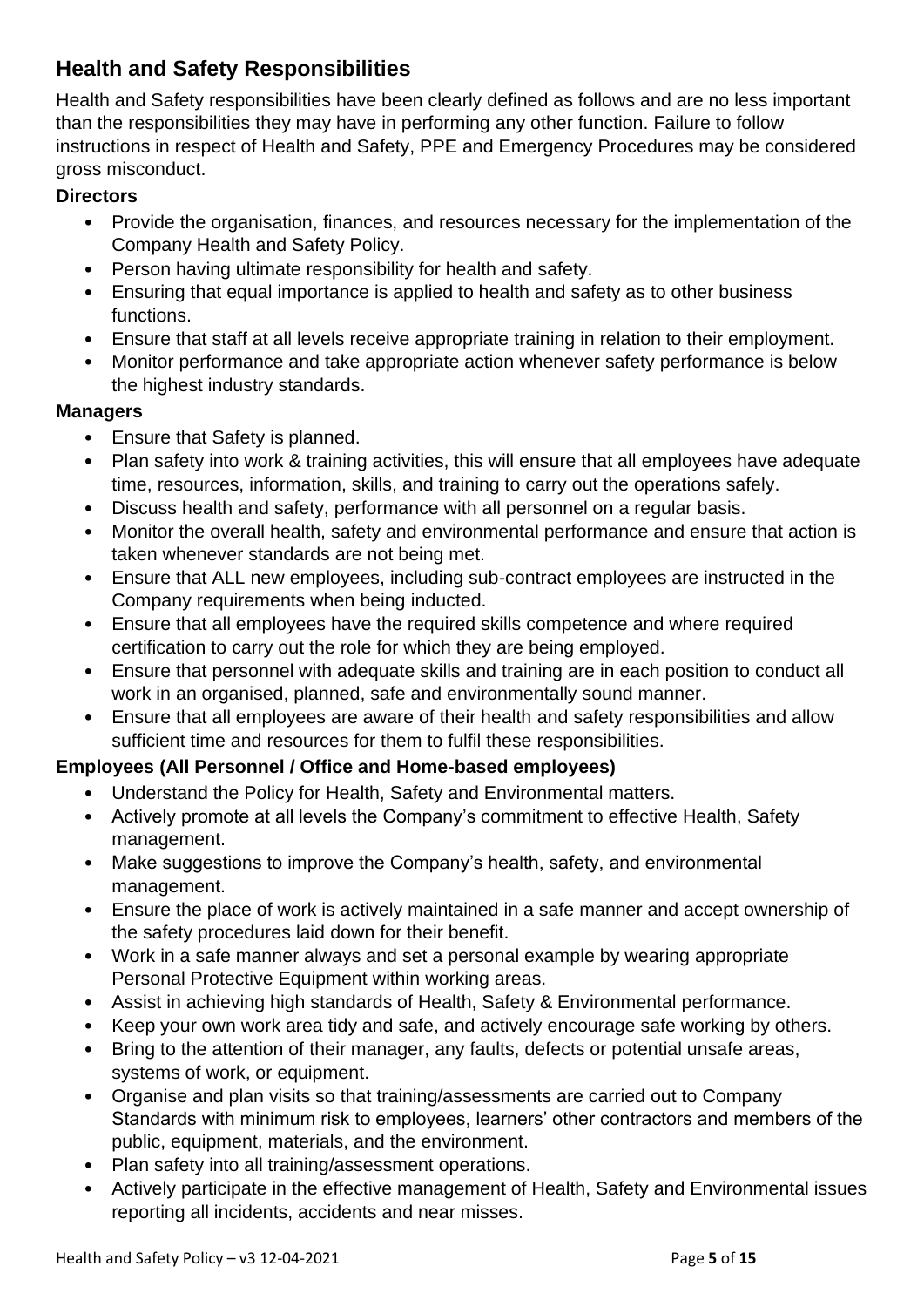#### Home Workers

Because of the type of company that we are and the industry within which we work, it will be necessary for some of our employees to be based from, and / or work from home ('Home Working') either on a full time or part time basis.

Approval for home working must be obtained from the director.

Home working is at the entire discretion of the Company and the facilities provided will be those deemed necessary for the performance of the employee's job role.

The employee must inform the Company if the home location changes and seek confirmation that home working arrangements may continue at the new home address.

*Management:* It is recognised that home workers and field-based staff may feel a sense of isolation through loss of regular face to face contact with their co-workers. To mitigate this, participation and/or attendance at regular team meetings and daily contact may be maintained either by email or phone. From time to time, it may be necessary to visit a home worker at a suitable location close to their home during normal office hours. Home workers and field-based staff will be expected to attend the office or some other appropriate venue from time to time according to the needs of the business and their department.

*Health & Safety*: It is a legal requirement for Wildes Education (employer) to ensure the health, safety, and welfare of all employees, so far as is reasonably practicable, whilst at work. Equally, all members of staff are required to take reasonable care at work for their own health and safety and that of others who may be affected by their actions at work.

Where provided, home workers are responsible for ensuring that their Display Screen is correctly installed, that it remains in a comfortable position, and that regular breaks are taken while working at a VDU. The home worker or field-based worker will be responsible for maintaining their working environment to the agreed standards and will be responsible for reporting any hazards or potential health and safety issues to their manager.

Should you sustain an injury or a near miss whilst working from home, you are required to inform your Line Manager immediately.

#### **Operatives (workers)**

- Ensure that you have received adequate induction instructions from the line manager.
- Ensure that you have been given adequate task specific details (i.e., Risk and COSHH Assessments), and that you understand what is required, and you have the correct PPE, tools, and equipment to carry out the task safely.
- Ensure that you follow the instructions given to you at the induction, and that you always act in a responsible, safe, and environmentally proper manner.
- Actively participate in the effective management of Health, Safety & Environmental issues by reporting all incidents, accidents and near misses.
- Keep your own work area tidy and safe, and actively encourage safe working by others setting a good example.
- Bring to the attention of your line manager, any faults, defects or potential unsafe areas, systems of work, or equipment.
- Do not undertake tasks or operate equipment that you are not trained or authorised to do.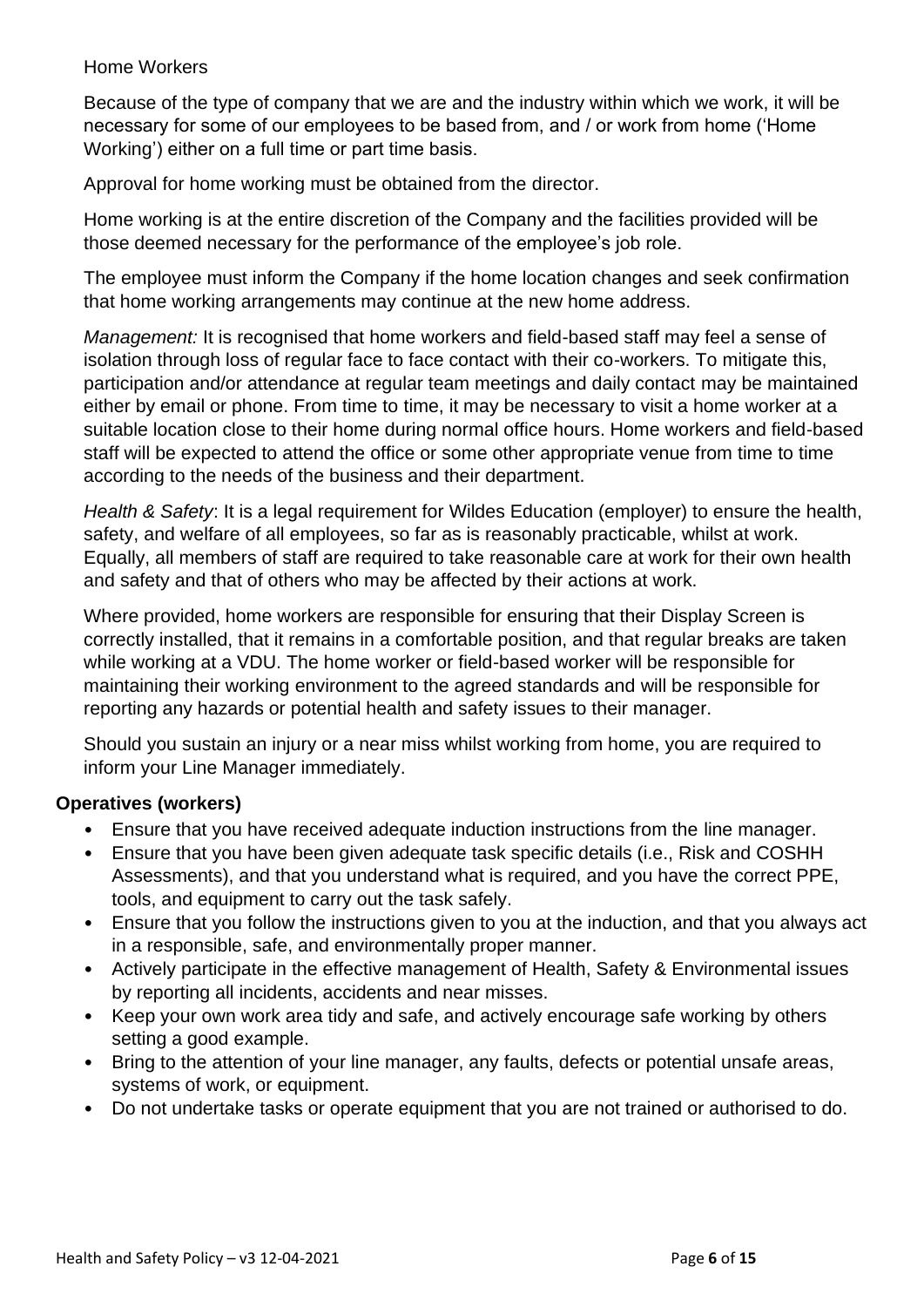#### **Subcontractors**

- Ensure persons under your control work in a safe manner and in accordance with this health and safety policy, and applicable Risk Assessments.
- Where required, supply all requested health and safety documentation for competence assessment purposes in a prompt manner and adhere to necessary requirements.
- Follow company rules and any instruction given by management.
- Report unsafe operations and conditions.
- Ensure the provision of your services in no way compromises Health and Safety.

#### **Communication Responsibility**

Wildes Education ensures that all personnel are given a clear understanding of what is expected of them and the consequences when individuals do not co-operate. Communication, motivation, and discipline are essential parts of the system. Operational personnel will be informed in the following ways.

- If applicable to the role personnel must undertake a workplace specific Health and Safety induction, detailing the known hazards that they may encounter. This induction will be carried out by the line manager and recorded. Additional briefings will be required, including risk assessments depending upon the nature of the work to be undertaken, and the materials to be used.
- The line manager is accountable for the provision of clear instructions to the personnel under his/her control. Such instructions will include.
	- o Identification of job-specific risks.
	- o Methods of working.
	- o Handling of materials.
	- o Use of work equipment.
	- o Use of personal protective equipment.
- A Health and Safety notice board will be established in the office, which will display relevant information, and will include:
	- o Company Health and Safety Policy.
	- o Safety news flashes relevant to the industry.
	- o Emergency procedures.
	- o Relevant Insurance Certificates and Statutory Notices.
	- o Contact details of the person responsible for the company safety.
	- o Health and Safety at Work Poster.

#### **Risk Assessments**

The manager in consultation with the director are responsible for health and safety, who has sufficient training/experience, carry out a bank of applicable generic risk assessments. They utilise a standard Generic Company format and are used in conjunction with a site-specific assessment as required that will refer to generic assessments for more detailed information. Risk assessments will identify all hazards and evaluate risks.

Risk assessments will meet requirements for assessment contained in other more specific legislation such as, but not limited to: COSHH, Manual Handling, Expectant Mothers, Display Screen Equipment, Young Persons and Fire.

## **Training**

Training requirements are regularly reviewed covering every employee. It is the Company's aim to ensure that all personnel receive the training they require to fulfil their role successfully.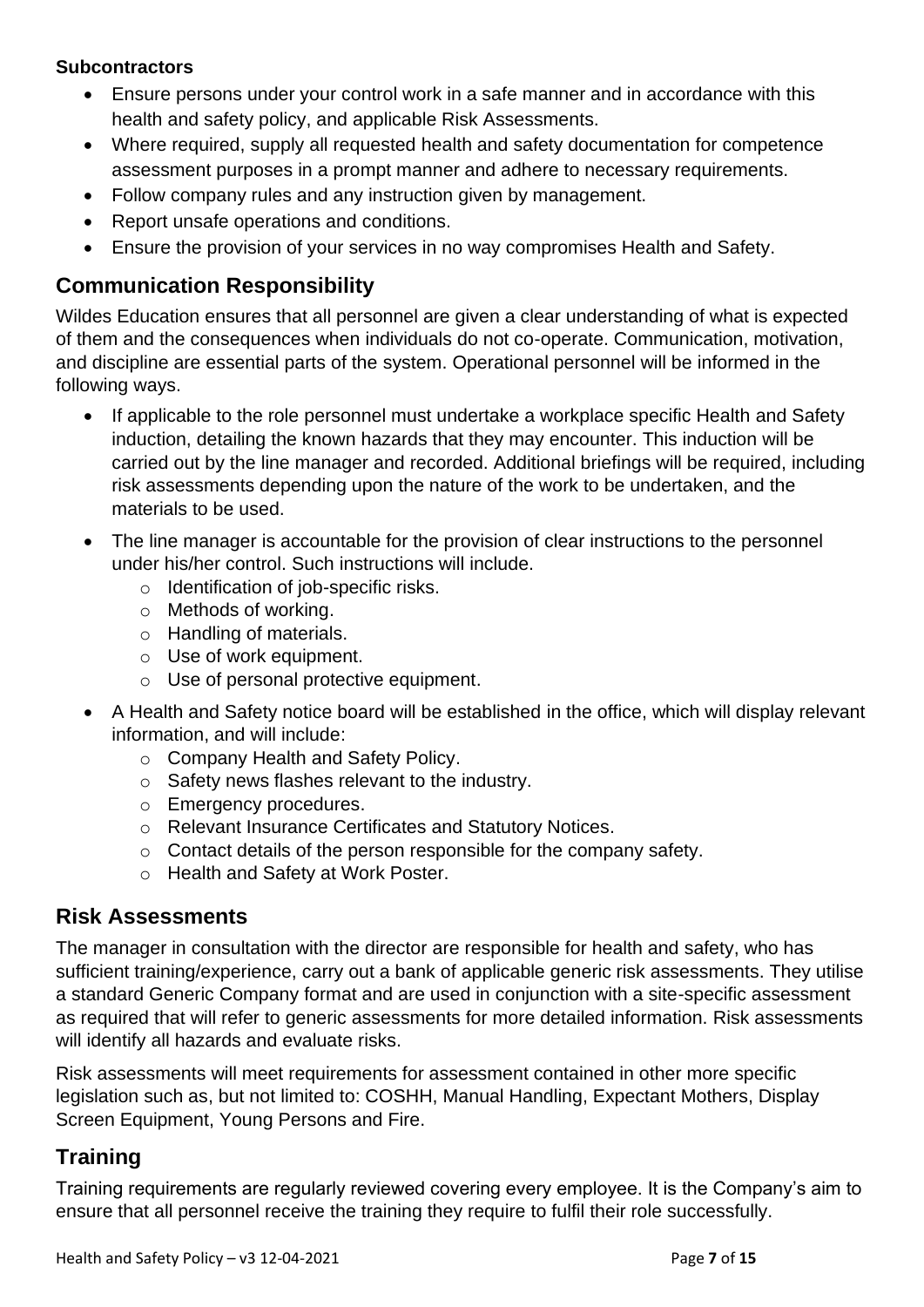## **Accident and Incident Reporting**

All accidents/incidents and near misses must be reported to the Manager at the time of the event. For all injuries, including minor injuries, the line manager must ensure that the incident is recorded on an accident report form. Failure to report an accident or undertake incident reporting will be considered as a potential act of gross misconduct.

This company director is responsible for health & Safety and is responsible for reporting all notifiable injuries in compliance with RIDDOR, and any external stakeholders where required; this will be completed via the internet and copies retained. The appointed person will complete an investigation and produce an accident file for all reportable accidents / incidents this will include recommendations any further preventative procedures that can be implemented.

This reporting procedure is of the utmost importance as further investigation may need to be carried out and Safety Executive may need to be notified. This procedure is the same for the reporting of incidents and near misses.

All incidents which require notification under the Health and Safety Executive Reporting of Injuries, Diseases and Dangerous Occurrences Regulations 2013 will be investigated fully.

- Accidents / dangerous occurrence will be reported to appointed person at Wildes Education
- The Company carry out an initial investigation.
- If reportable the company director will send the report to HSE via the Internet reporting system and copies retained.

Accident statistics are formulated from figures collated to generate statistics for the Company. At the end of each year the accident statistics are analysed to focus on setting the correct objectives for the fourth-coming year.

Contact Details for the HSE Incident Contact Centre:

- **Online:** Responsible persons should complete the appropriate online report form (F2508). The form will then be submitted directly to the RIDDOR database. You will receive a copy for your records.
- **Telephone**: All incidents can be reported online but a telephone service is also provided for reporting fatal and major injuries only - call the Incident Contact Centre on 0845 300 9923 (opening hours Monday to Friday 8.30 am to 5 pm
- **Further information** about RIDDOR or to report online visit:<http://www.hse.gov.uk/riddor/>

## **Good Housekeeping**

It is acknowledged a clean environment is safer, more pleasant to work in and is a prerequisite in pro-active safety management, a duty is therefore placed on the manager to ensure good housekeeping standards are maintained. All gangways, stairways, access points, floor levels and fire exits will be maintained free from obstruction and kept in a clean and tidy condition.

# **Fault Reporting**

No personnel will be expected to operate or use any facility, piece of work equipment, machinery or tools that are damaged or not working correctly.

#### **Personal Protective Equipment**

All PPE required for the role is to be provided free of charge and is to be purchased from reputable suppliers meeting the requirements of British standards or European standards.

Where it is not clear of the standard of PPE required the safety, senior managers are to be consulted for guidance.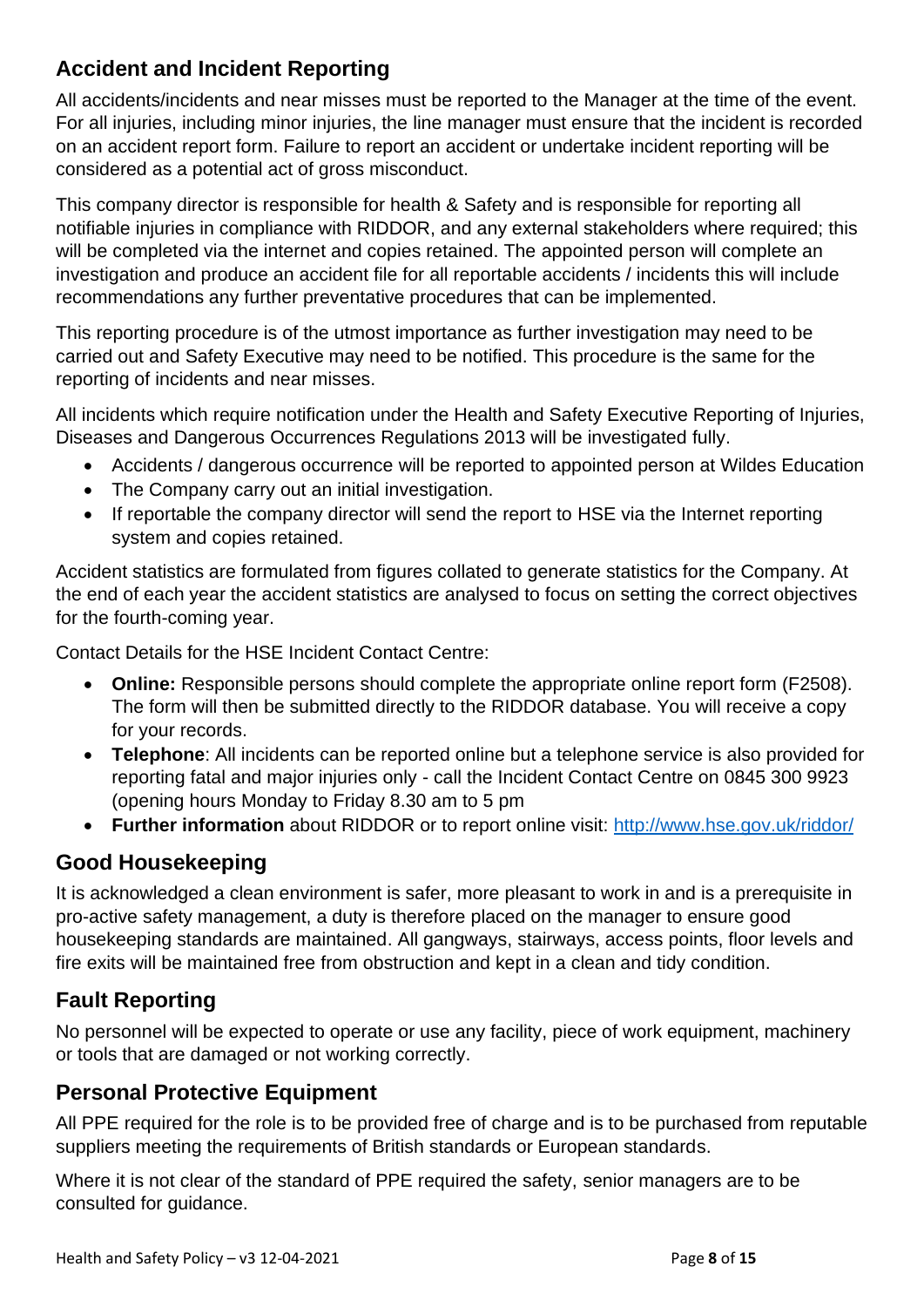## **First Aid**

Provisions for First Aid will be supplied and kept in compliance with the First Aid Regulations 1981 as amended 2013.

At least one appointed person will be resident at the working area who will be responsible for ensuring first aid facilities are available and kept stocked.

Should the need occur, training of further personnel would be undertaken to ensure adequate arrangements are maintained.

## **Emergency Procedures**

The Company have contingency arrangements for dealing with emergencies; details of such arrangements are covered in induction training of personnel.

The Company has in place a Fire Management Plan and risk assessment in compliance with the Regulatory Reform (Fire Safety) Order 2005. Individuals have been allocated responsibilities including the inspection and testing of fire equipment, records are maintained of training and fire drills and external inspections by competent service providers.

## **Substances Hazardous to Health**

Substances hazardous to health may be encountered in various forms, chemicals, radiations, dusts, gases, fumes, and solids.

Where a hazard is known adequate measures to protect the individual shall be implemented, this may be by eliminating that substance, substituting it for a safer alternative, supplying the appropriate personal protective equipment, ventilating, or cleaning a particular area, or removing the hazard by following specific safe procedures and practices.

The primary task, however, will be to identify the substance then seek technical advice on all necessary precautions.

Every effort will be undertaken to protect employees of the Company and others from harmful effects.

# **Electrical Equipment**

All electrical portable appliances in the building are and office equipment is subject to regular PAT test by trained personnel. Users are responsible for visually inspecting the appliances within the areas prior to use for any sign of visual damage. Trailing cables, extension leads will wherever possible be supported off floor levels to prevent damage or tripping hazards.

## **Manual Handling**

Operations where manual handling is a significant risk are identified through planning all operations effectively. Processes can then be implemented to eliminate or reduce the risk accordingly.

Where manual handling cannot be eliminated manual-handling assessments will be undertaken using the Specific Manual handling assessment form.

The assessment considers the task to be undertaken, the load involved, individual's capabilities and the working environment. Suitable information and training will be provided to persons required to carry out manual handling activities.

No member of our staff is to attempt to lift beyond their capabilities seek assistance.

Manual Handling Operations Regulations 1992 (as amended) (MHOR).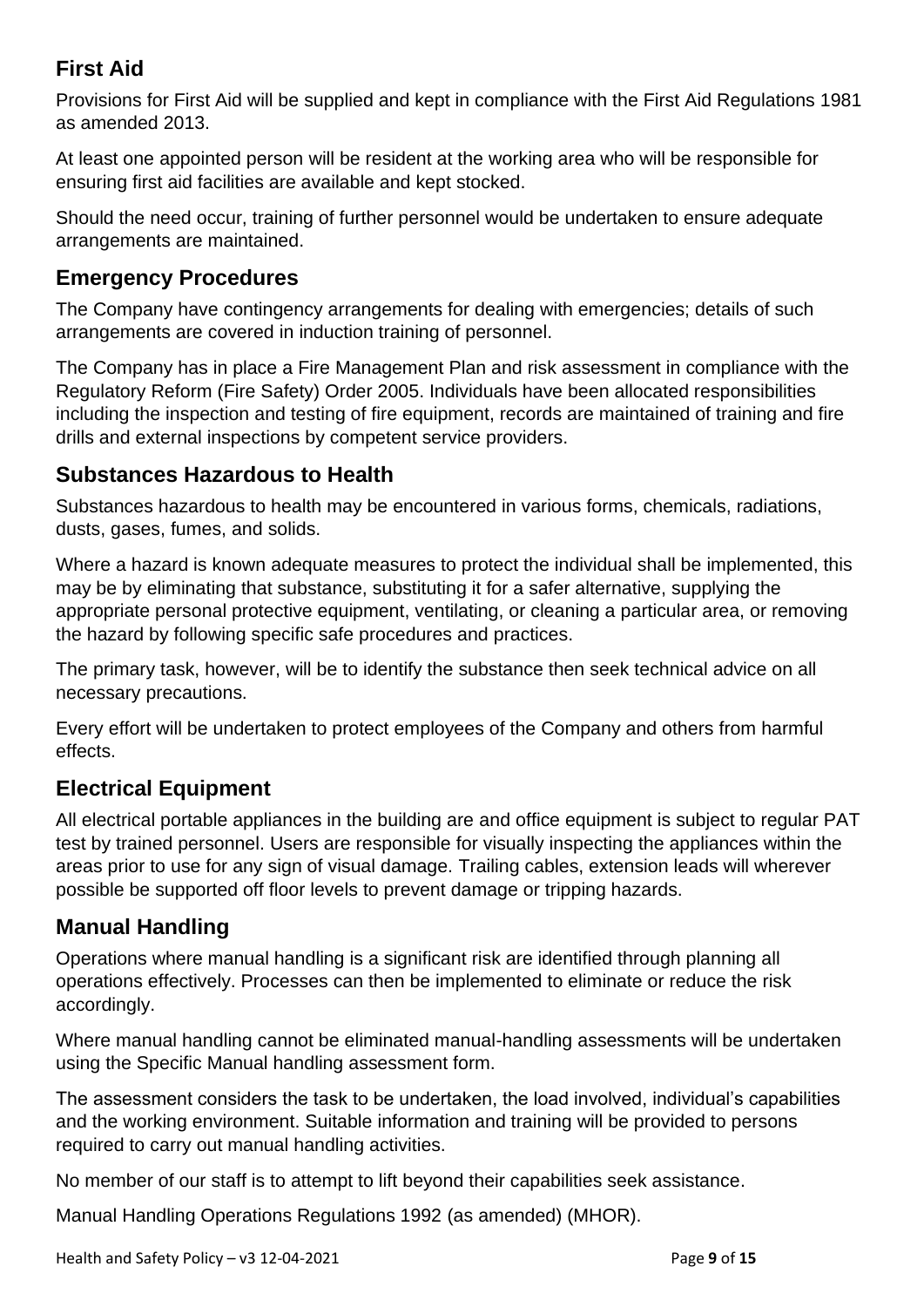## **Lifting Equipment**

Suitable risk assessments will be carried out for lifting operations and safeguards put in place to ensure the safety of all personnel, plant and equipment, members of the public and others not involved in the lifting operations.

All relevant information will be supplied to personnel involved in lifting operations.

## **Security**

All persons working on the premises will comply with the security arrangements.

Only authorised personnel are permitted to work in the premises.

It is not permitted to remove any substance or article from the premises without written permission by an authorised person.

Failure to comply with the above may result in dismissal from the premises.

## **Drugs and Alcohol**

The company recognises that its own health is dependent upon the physical and physiological health of its employees. Accordingly, it is the right, obligation, and intent to maintain a safe, healthy, and efficient workplace for all its employees, and to protect the Company's equipment, operations, and reputation.

The Company Policy on Drug, Alcohol or Substance misuse aims to ensure a drug-free working environment, and to comply with criminal, civil and health and safety laws that relate to the maintenance of a workplace free from illegal drugs, alcohol, and cigarette smoke.

Consideration needs to be given to the levels of alcohol consumed the night before, either on business or in your own time when planning to drive the next day, particularly if you have an early start. Individuals generally only have a broad appreciation of the level of alcoholic units in drinks and often underestimate the amount of time needed for the body to reduce the amount of alcohol in their system.

The taking of all class A, B, and C drugs is illegal, even though recently society is being given a general message that the taking of some Class C drugs such as cannabis is becoming more acceptable, particularly in relation to the control of pain in medical research.

The message is direct in relation to taking drugs and driving – Do not. The adverse influence of drugs in effecting levels of driving ability and concentration needs to be clearly understood. Estimates indicate that up to a third of road incidents may be attributed to the influence of drugs.

Smoking is prohibited in all enclosed premises in the workplace, including company vehicles or any vehicle being used on company business.

This policy applies to all employees, consultants, contractors, customers, and visitors.

Disciplinary action will be taken against an employee who does not comply with this policy.

#### **Stress**

Research has revealed that stress in the workplace is a growing problem but one that has not been widely recognised, or generally accepted within the building and construction industry.

Our policy to avoid or prevent stress shall be achieved by a combination of management and task related provisions which will include: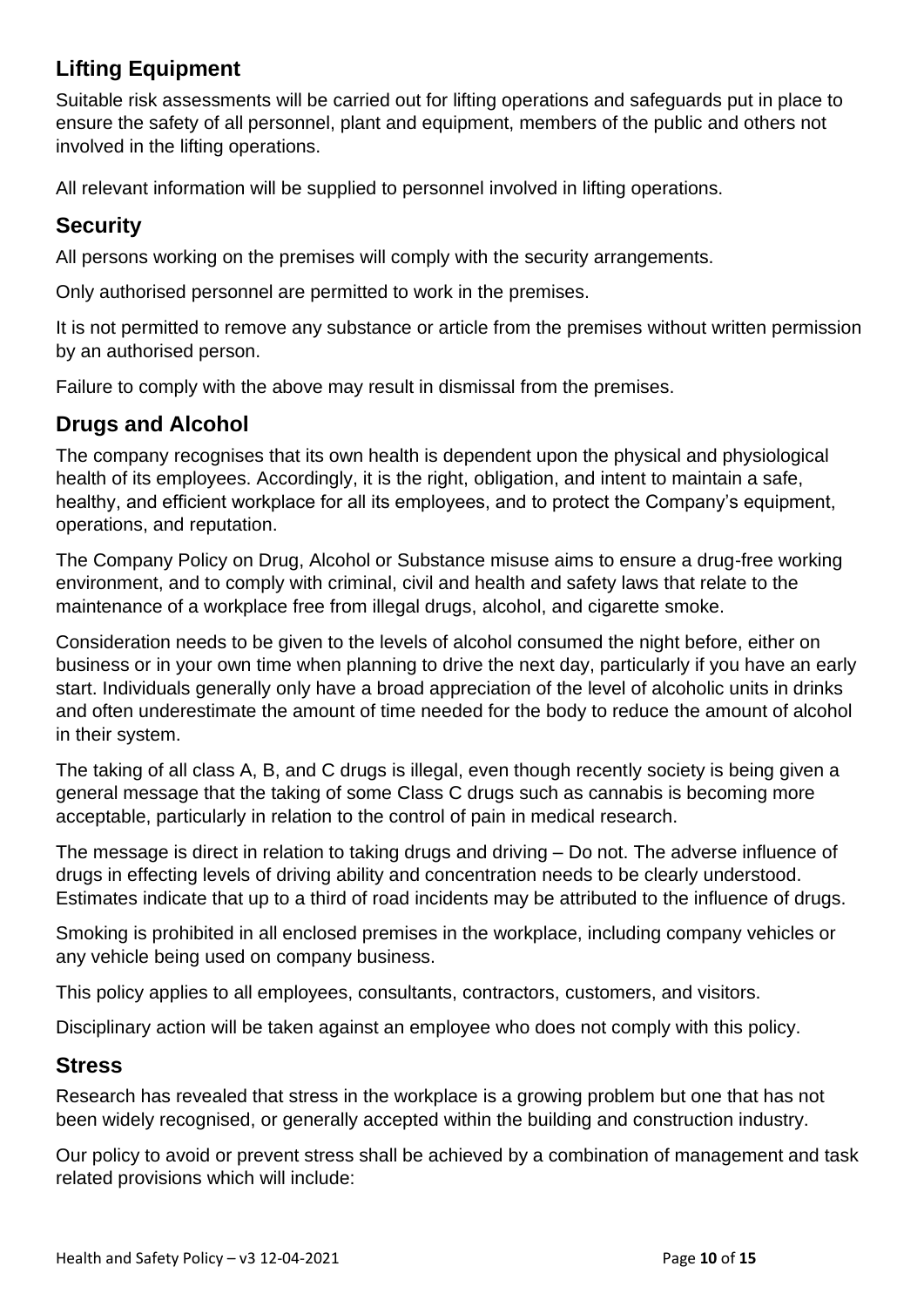Management Related

- The fostering of good relationships between staff and management.
- Well set and achievable objectives.
- Good and effective two-way communications.
- Employee involvement.
- Good management support.
- Staff training.

Task Related:

- Well defined tasks.
- Clear responsibilities.
- Proper use of skills.
- Good control of hazards and risks.
- Support from senior management.

Additional information about Stress at Work is contained in INDG424 published by the HSE.

Raise and report issues of concern to their line manager, or, if not appropriate, a mental health first aider.

#### **Use of Mobile Telephones**

It is important measures are in place to reduce the risk of injury to individuals whilst using mobile phones. Conversations on any phone require concentration and should not be undertaken whilst trying to carry out other activities, or in situations where your attention should focus on the hazards in the surrounding environment.

Only work-related phone calls are to be taken in the working areas all personal phone calls are to be restricted to break periods or away from the working area.

#### **Health Surveillance**

Wildes Education understand that occupational ill health is preventable and that by taking effective steps to control health risks at work, the costs of absence through sickness and lost production can be reduced.

The Company has a legal duty under the management of Health and Safety at Work Regulations and the Control of Substances Hazardous to Health Regulations to provide health surveillance at work. We will ensure that:

- Risk assessments are carried out for the operations taking place.
- COSHH Assessments are produced for any substances which are hazardous to health.
- Where the Risk or COSHH assessments identify the requirement, place effected employees under suitable health surveillance.
- Regular consultation is made with our employees and where applicable safety representatives, over the arrangements for health surveillance and the requirement for affected employees to participate in these arrangements.
- All affected employees are made aware of the relevant health risks and of the health surveillance procedure.
- The person conducting the health surveillance procedure is competent to carry out the task.
- The results of any health surveillance will be accurately recorded, and the records will be made for available for inspection as required.
- Any recommendations identified as a result of the health surveillance will be actioned and if necessary, the risk and COSHH assessments will be reviewed.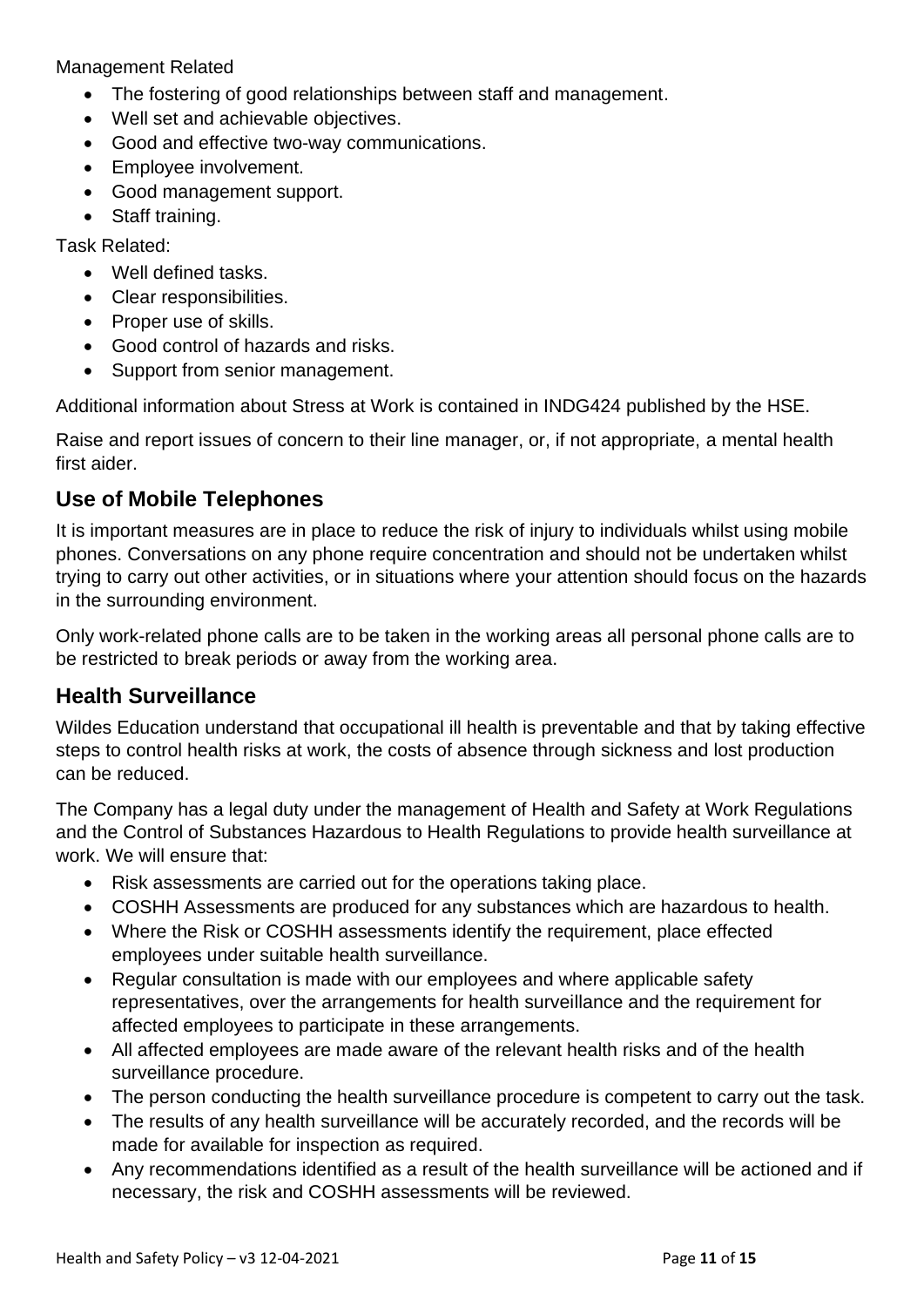#### **Work Safe Procedure**

Wildes Education acknowledge their responsibilities and duty of care under the Health & Safety at Work, etc Act 1974, and will undertake to maintain safe working systems which affect the health, safety, and welfare.

This Policy will ensure that we provide and maintain a blame free procedure for questioning, and ultimately refusing to undertake work where it is considered unsafe, and/or a risk to employee or other peoples' health and safety. Where there is potential or imminent risk of accident or incident, that is not already sufficiently controlled, the work is to be stopped and the system of work changed to remove or minimise the risk.

The following list is not exhaustive but details some of the reasons why we would expect this Procedure to be implemented:

- You are not competent to undertake the work / training.
- You do not have the correct work equipment.
- There is not a documented safe system or risk assessment for the activity.
- You do not have the correct Personal Protective Equipment

The company have in place a confidential reporting system that will provide employees with the means of reporting anonymously, any incident, unsafe act, concern and safety or environmental related issue.

The Directors will ensure that Wildes Education will not discipline, discriminate, or impose any form of penalty on an employee who uses this refusal to work procedure. The employee or employees who initiated the Procedure will be kept informed of any decisions made throughout the process.

#### **Driving for Business Purposes**

A driver of a privately-owned vehicle used for business purposes must ensure that it is regularly always serviced and maintained in a safe condition. A valid MOT and adequate business insurance must be made available.

It is the driver of the vehicle's responsibility to regularly check or have checked the condition of lights; tyre pressures and treads depth (including the spare tyre), oil, and windscreen washer and fluid levels.

Research has proved that using a mobile telephone whilst driving whether hands free or not is distracting and reduces the driver's attention to what already is a hazardous activity.

The following points are made with the requirements of the amended regulations being taken into consideration:

- Drivers of vehicles shall only use a mobile phone whilst driving on a road if the vehicle is provided with a hands-free device.
- Drivers are advised that outgoing calls should only be made if the vehicle is parked in a safe place off the road.
- Incoming calls should only be accepted if they can be answered by the pressing of a single, easily accessed button or voice command and it is safe to do so.
- Calls received whilst driving on a road should be kept to a short duration- this must be considered by both the caller and receiver.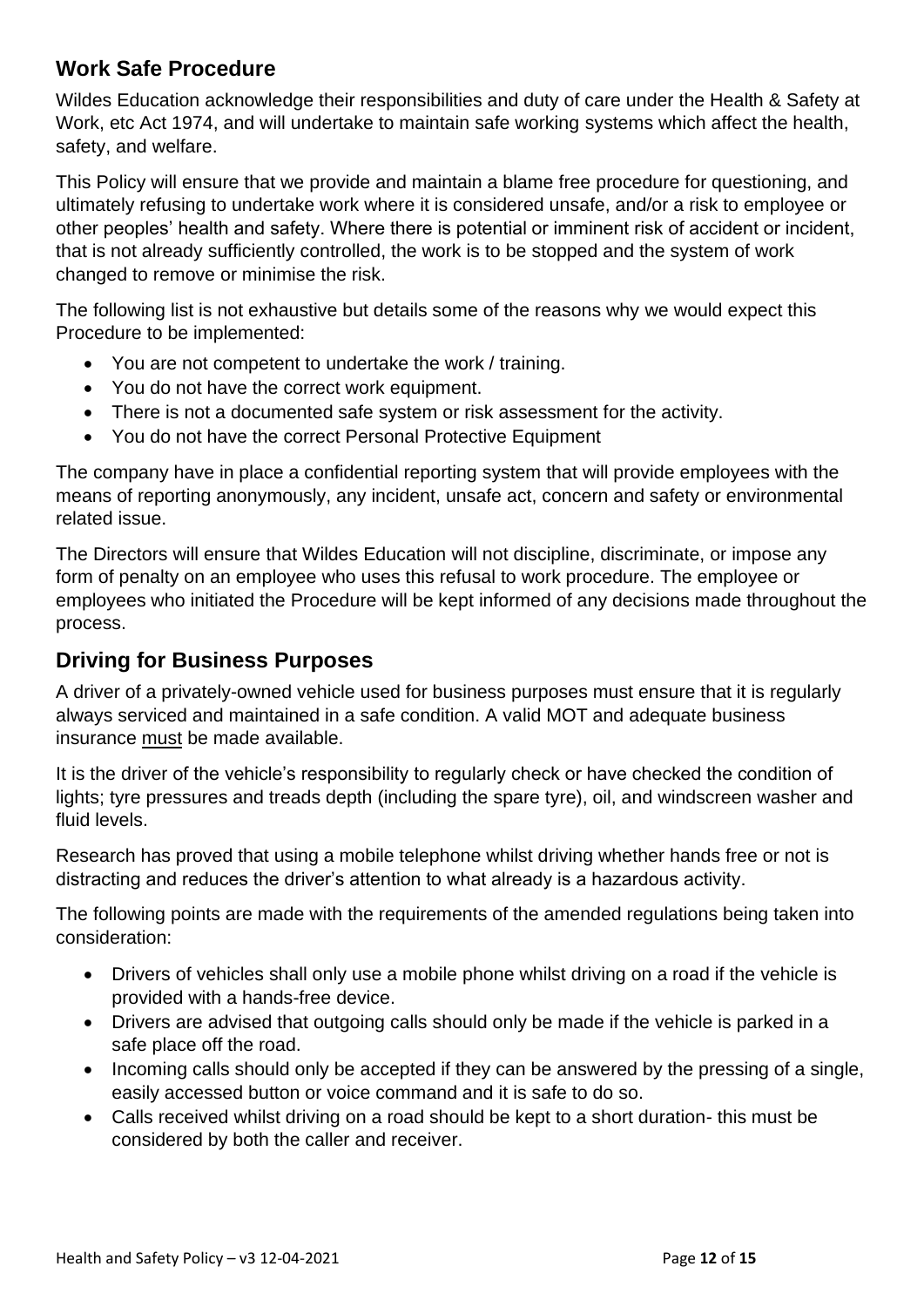## **Working at Height (General)**

All work at height is to be suitably planned before commencing using the hierarchy of controls.

Avoid Work at height where possible.

Use work equipment or other measures to prevent falls.

When the risk of a fall cannot be eliminated, use work equipment or other means to minimise the distance and consequences of a fall if it should occur.

Where work at height is identified within our operations that cannot be eliminated the necessary preventive and protective measures will be implemented to ensure that all personnel are protected from any fall or falling material that could result in an injury being sustained.

Employees and any other persons involved in any work at height must co-operate with the systems put in place to protect them.

# **Display Screen Equipment (DSE)**

Computer equipment is used extensively by employees in the office. These employees have been designated as 'users' under The Health and Safety (Display Screen Equipment) Regulations 1992 (as amended in 2002)

'Users' are provided with information and training about the risks to their health and how to minimise them.

Workstations in the office and those used by other staff identified as 'users' have been assessed to ensure they satisfy minimum requirements, and the risks are reduced to lowest level reasonably practicable.

Frequent changes of activity occur; therefore, no special breaks need to be planned into work routines to prevent the onset of fatigue.

Work related upper limb disorders such as pain to the muscles, repetitive movements associated with intensive keyboard or mouse operations can bring about pain to ligaments and nerves of the hand and arm. Properly managed workstations and organisational systems will minimise the risks of these disorders. Employees should be aware of this type of injury and report any pain, discomfort, swelling, or weakness experienced during or shortly after keyboard/mouse work.

A guide has been produced by the HSE to aid employers and employees alike: <http://www.hse.gov.uk/pubns/indg36.pdf>

#### **Barriers**

Where a hazard is likely to exist from training activities, barriers shall be positioned to prevent unauthorised access, should circumstances require it the work area will be screened.

Notices of warning of such hazards will be fixed at suitable points adjacent to the working area.

## **Noise and Vibration**

It is not always possible to reduce noise levels, as noise emitted from sources beyond the control of the company may be evident.

Some machinery in use do emit noise levels in excess of statutory action levels; in such cases the following will apply.

- Sufficient supplies of hearing protection will be held by employees for use when noise levels exceed a safe limit.
- Personnel will receive advice and instruction on the use of ear protection.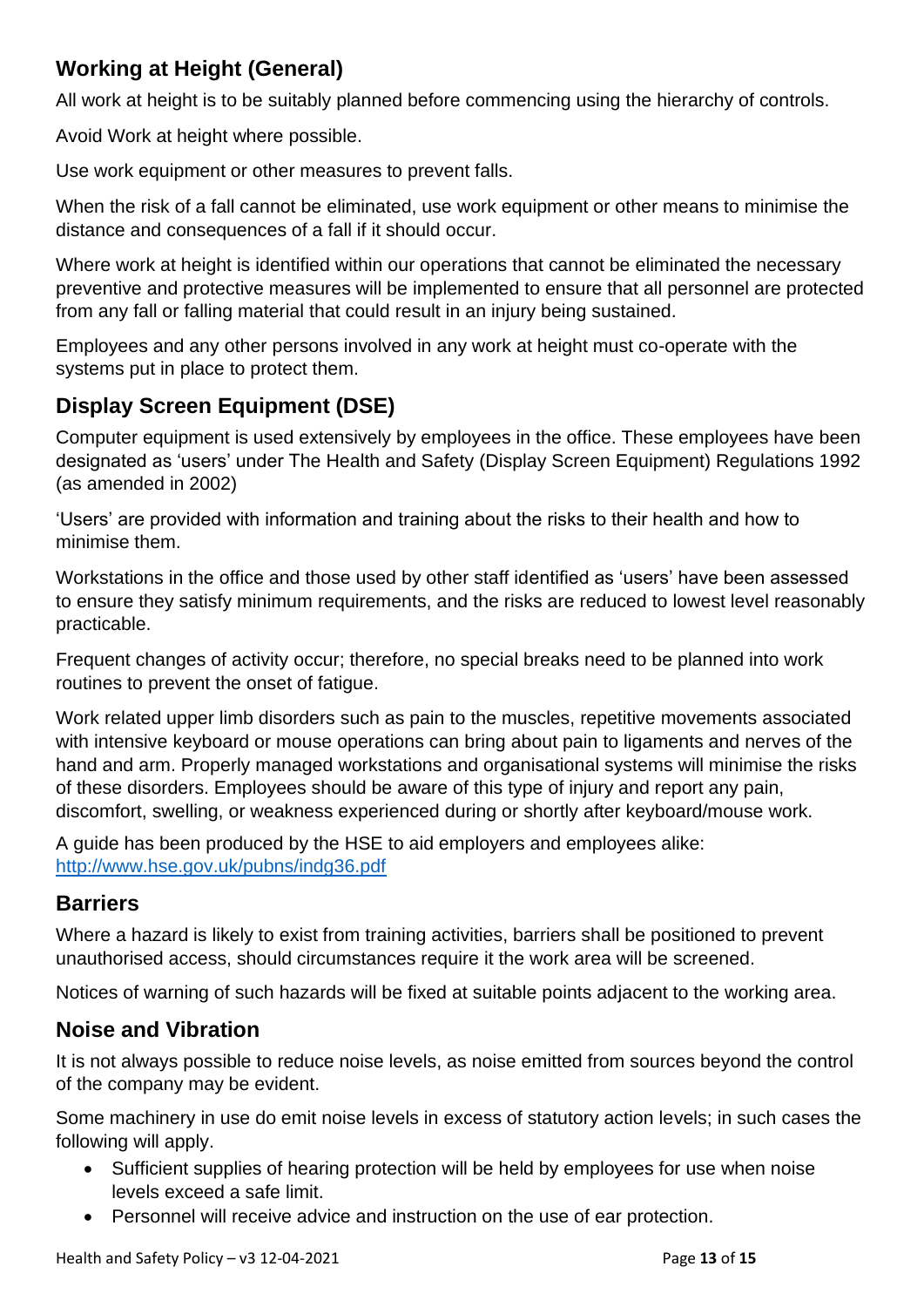## **New and Expectant Mothers**

The company recognises that there is a necessity to take additional steps to ensure the health and safety and to assess and manage the risks to new and expectant mothers and their children taking into account any additional risks caused by their work. Expectant mothers are asked to inform their line manager as soon as possible after their pregnancy is confirmed so that a risk assessment can be completed. The company will assess and monitor the ability of pregnant women to perform their work safely and without exposure to significant risks to their health, throughout the declared term of pregnancy and the post-natal period and, where necessary, implement appropriate control measures arising out of the risk assessment.

## **Complaints**

Any employee wishing to make a complaint may do so in writing (anonymously if required). All complaints will be treated in the strictest confidence. Upon receiving a written complaint, a senior manager will carry out a full investigation and record any findings. On completion of the investigation appropriate action is to be taken as required to resolve the situation. Records of any actions that are taken and any personnel informed are to be maintained on the original complaint form. The employee who originated the complaint is then to be informed in writing of any decisions that have been made and/or actions taken.

Complaints made by non-employees should be directed to the quality team or director of the Company in the first instance at Wildes House, Workshop, Clown, Chesterfield, S43 4TD.

#### **Discipline**

There is a formal disciplinary procedure. Formal disciplinary actions for less serious offences are:

- Recorded verbal warning.
- Written warning.
- Final written warning.
- If an employee fails to correct his behaviour, offences may ultimately lead to dismissal with due notice.
- An employee may be suspended whilst alleged misconduct is investigated.

Less serious offences would include, but are not limited to:

- Minor breaches of rules and regulations.
- Offences involving the misuse or unauthorised use of Company property, services, or facilities.
- Actions harmful to good order, cleanliness, and the welfare of others.

For gross industrial misconduct, the penalty is normally summary dismissal without notice.

Offences that constitute gross industrial misconduct include, but are not limited to:

- Wilful or reckless damage to, or misuse of property of either the Company or any client.
- Introduction, possession or use of alcohol or illegal drugs at work.
- Working whilst under the influence of alcohol or illegal drugs endangering safety and/or impairing effective working.
- Wilful or reckless non-compliance with safety legislation and regulations.
- Wilful falsification of records.
- Refusal to carry out a reasonable working instruction.
- Wilful disregard of the Company policies, procedures, rules, quality requirements, or conditions of employment.
- Wilful disregard of other statutory requirements

**Policy Review -** this Health & Safety Policy is reviewed annually, but also amended in accordance with changes in statutory legislation and improved company practices**.**